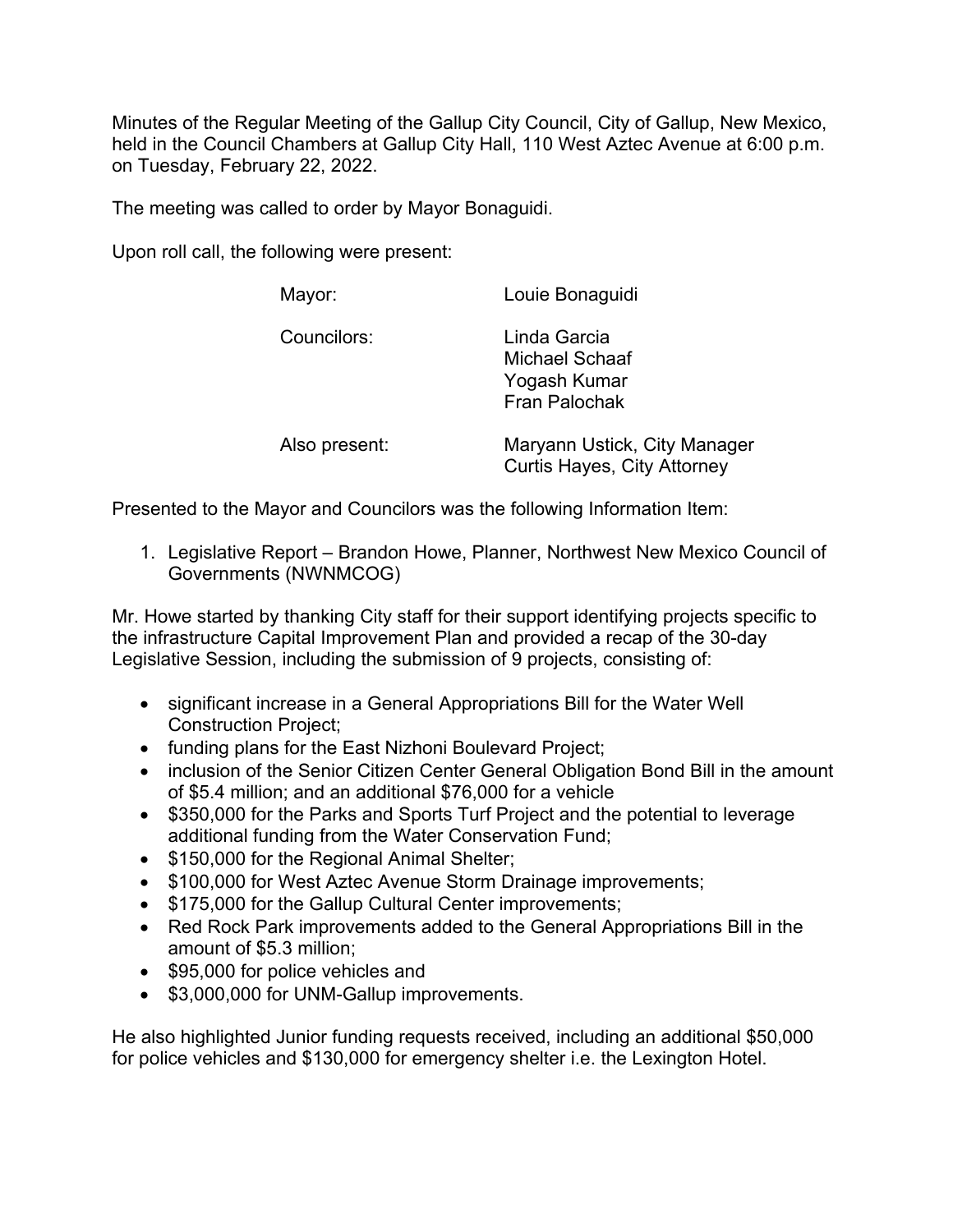Junior Funding Capital Outlay requests consisted of:

- \$75,000 for the Playground of Dreams improvements;
- \$105,000 for Gallup and Beyond to develop and implement a strategic plan;
- \$110,000 to Southwest Indian Foundation (SWIF) for the Industrial workforce program;
- \$60,000 to Battered Families for operational funds and \$1,032,000 for shelter construction and
- \$2,000,000 to Four Corners Detox to renovate or construct a new facility.

Mr. Howe explained McKinley County received a total of approximately \$16 million in Capital Outlay funding and around \$255,000,000 state-wide, including Mainstreet Programs, school bus replacement through the Education Department, as well as facility improvements, pending the Governor's review and approval of all requests. He also said the Council of Governments was written in for \$75,000 Junior Bill appropriations to assist with grant writing.

Rep. Patty Lundstrom explained the importance of House Bill 163, which provided for the reinstatement of Hold Harmless. She commended Mark Fleisher, the City's lobbyist, for his efforts and thanked Councilor Palochak for her assistance. Rep. Lundstrom highlighted the Special Appropriations included in sections 9 and 10, such as funding set aside in the Department of Finance and Administration budget to help COGs obtain federal funding, \$1 million to help local governments with required match funding, Red Rock Park expenditures in the amount of \$300,000, economic development funding opportunities, \$400,000 for the Inter-Tribal Ceremonial Funding, \$25 million for the Department of Transportation as a result of the City's autonomous vehicle efforts, I-40 improvements funding, state-wide rest area improvements, law enforcement agencies, housing funding, public water systems and multiple other programs pending the Governor's approval. She provided information regarding Junior requests and recommended City staff submit a letter to the Governor to stress priorities and avoid line-item vetoes. She also thanked City staff for their continued support, particularly of hydrogen hubs, the need for economic based jobs, her disappointment when the hydrogen hub legislation did not make it through the session and her hopes for an Executive Order by the Governor.

Discussion followed regarding the COG's grant funding and permissible use, reinstatement of hold harmless, losses the City and County experienced over the past few decades, the significance of team effort and the impact it had at this Legislative Session, appreciation to Rep. Lundstrom, Mr. Fleisher, Evan Williams, NWNMCOG Director, Mr. howe and everyone who helped to support the City during the session, certain manufacturers who intend on going to hydrogen technology and the lack of a sunset clause in House Bill 163.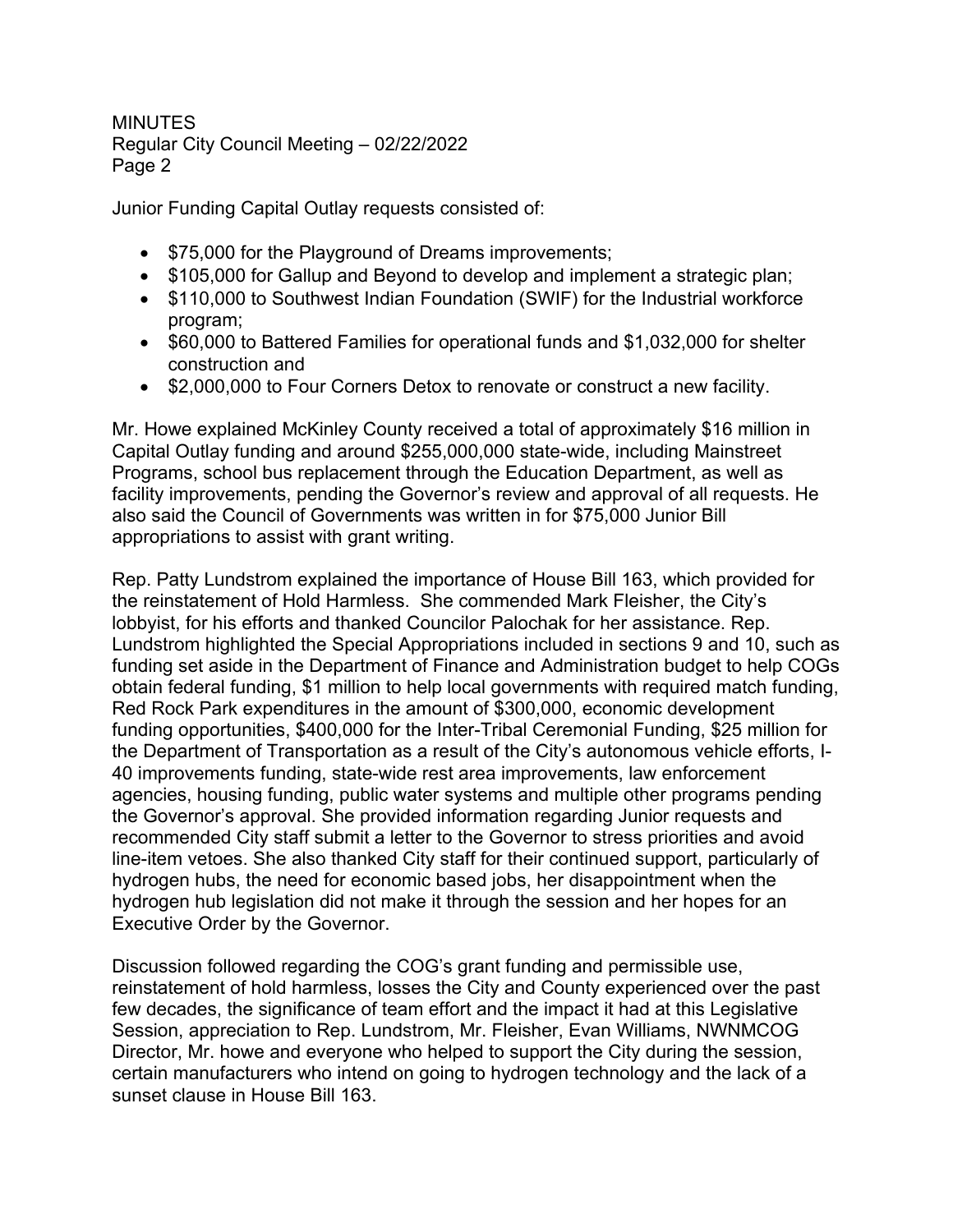Presented to the Mayor and Councilors were the following Consent Agenda Items:

- 1. Approval of Minutes from the Regular Meeting of February 8, 2022
- 2. 2022 CDBG Fair Housing Proclamation
- 3. Approval of Agreement and Budget Adjustment to Preventing Alcohol Related Deaths Grant
- 4. Approval of Adjustment to NCI Preventing Alcohol Related Deaths Agreement
- 5. Budget Adjustment Request for Water/Wastewater Enterprise Fund 506 and 508
- 6. Modification of American Rescue Plan Premium Pay

Councilor Schaaf made the motion to approve Items 1 thru 6 of the Consent Agenda. Seconded by Councilor Palochak. Roll call: Councilors Schaaf, Palochak, Garcia, Kumar and Mayor Bonaguidi all voted yes.

Presented to the Mayor and Councilors were the following Discussion/Action Topics:

1. Acceptance of a New Mexico Department of Transportation (NMDOT) Aviation Grant Agreement for Airport Infrastructure Improvements – Clyde "C.B." Strain, Planning and Development Director

Mr. Strain presented the NMDOT Aviation Grant Agreement, project No. GUP-22-01 in the amount of \$300,000 for airport infrastructure improvements including a new roof, new HVAC system, baggage and ticket counter upgrade, interior lighting replacement, restrooms remodel, interior and exterior paint and installation of a new sidewalk from the baggage area to the apron. He said the grant is 100% reimbursable and does not require matching funds.

Councilor Schaaf made the motion to approve the NMDOT Aviation grant agreement, as presented. Seconded by Councilor Garcia. Roll call: Councilors Schaaf, Garcia, Kumar, Palochak and Mayor Bonaguidi all voted yes.

2. Budget Adjustment for the Joe Danoff Airport Terminal Feasibility Study – Robert Hamblen, Public Works Director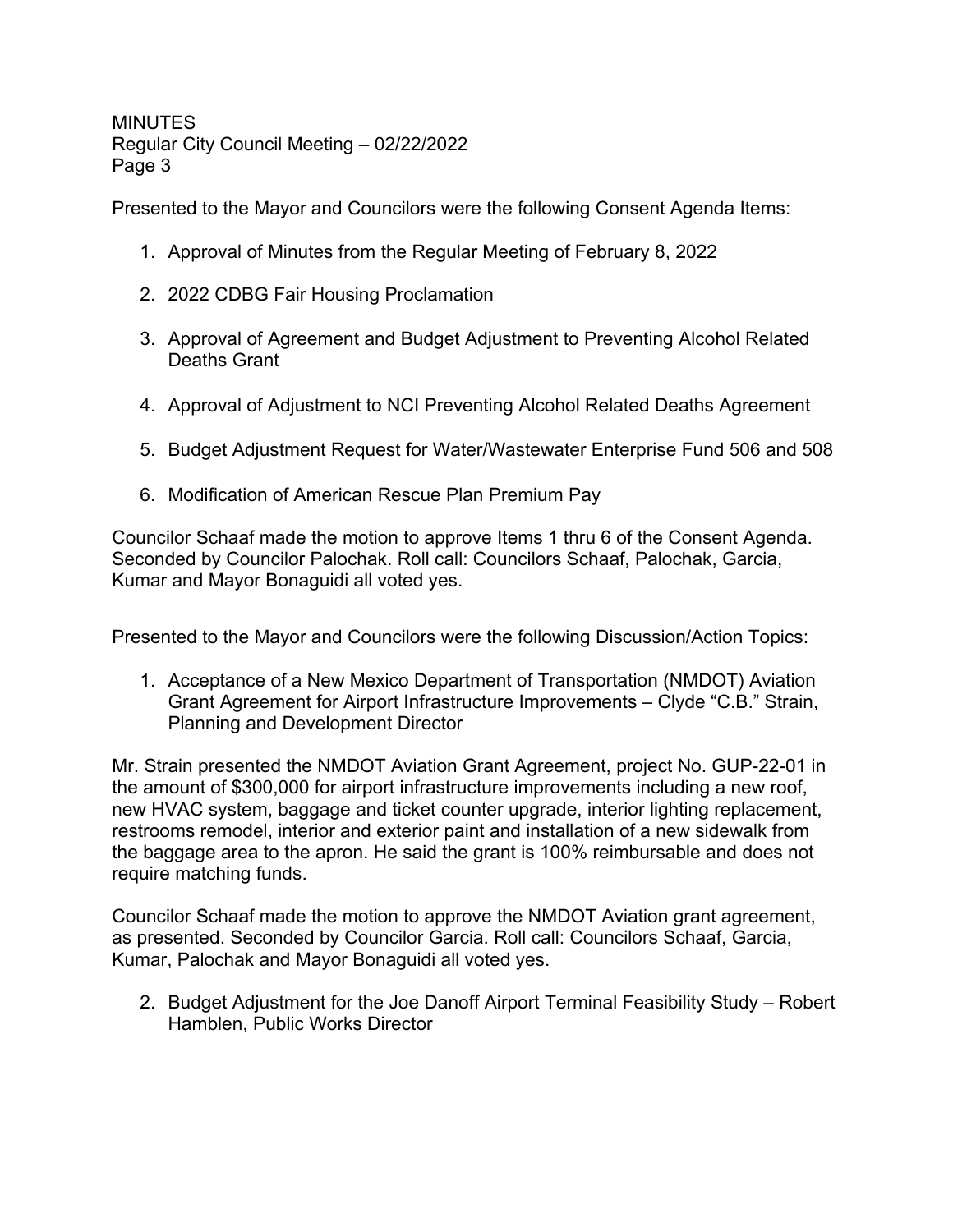Mr. Hamblen presented the budget adjustment in the amount of \$14,930 from fund 515 to Operations Budget for the airport terminal building assessment; including code analysis for compliance, site conditions related to zoning and existing utilities, observations of the building structural systems and components as well as major building system components such as HVAC, electrical and lighting systems.

Discussion followed regarding the sequence and timing of the study and the upgrade previously approved for \$300,000, allocation of federal funding in the amount of \$159,000, a complete facility assessment and use of the \$300,000 for functional amenities before July 1, 2022; as per negotiations.

Councilor Garcia made the motion to approve the budget adjustment, as presented. Seconded by Councilor Kumar. Roll call: Councilors Garcia, Kumar, Schaaf, Palochak and Mayor Bonaguidi all voted yes.

3. Budget Adjustment for Debt Service Payments – Patty Holland, Chief Financial **Officer** 

Ms. Holland referenced a Navajo Gallup Water Supply Project meeting where it was determined the debt service incurred on behalf of the project should be paid from the funds specifically dedicated to projects 221 and 222 in contrast to past payments made from water funds, which will begin this current year. She stated the payments are due on June 1, 2022 in the total amount of \$366,500 and requested approval to distribute adjustment in expenditures to the dedicated project funds with a revenue adjustment in debt service funds 460, 485, 486, 487 and 489.

Brief discussion followed regarding unnecessary contributions made by the City and easing the burden on water funds.

Councilor Palochak made the motion to approve the budget adjustment for debt service payments, as presented. Seconded by Councilor Kumar. Roll call: Councilors Palochak, Kumar, Garcia, Schaaf and Mayor Bonaguidi all voted yes.

4. Effluent Pipeline and Utilities Budget Adjustment – Matthew Alcala, Director of **Golf** 

Mr. Alcala presented a cost estimate map highlighting the effluent line at the golf course and requested a budget adjustment in the amount of \$225,000 from the General Fund to cover the remaining fiscal year and preserve the temporary pipeline until a permanent solution is established, which is included in the upcoming Strategic Planning Sessions. He provided information regarding difficulties and delays in obtaining materials and/or parts in the event of malfunctions, explained direct and indirect benefit results and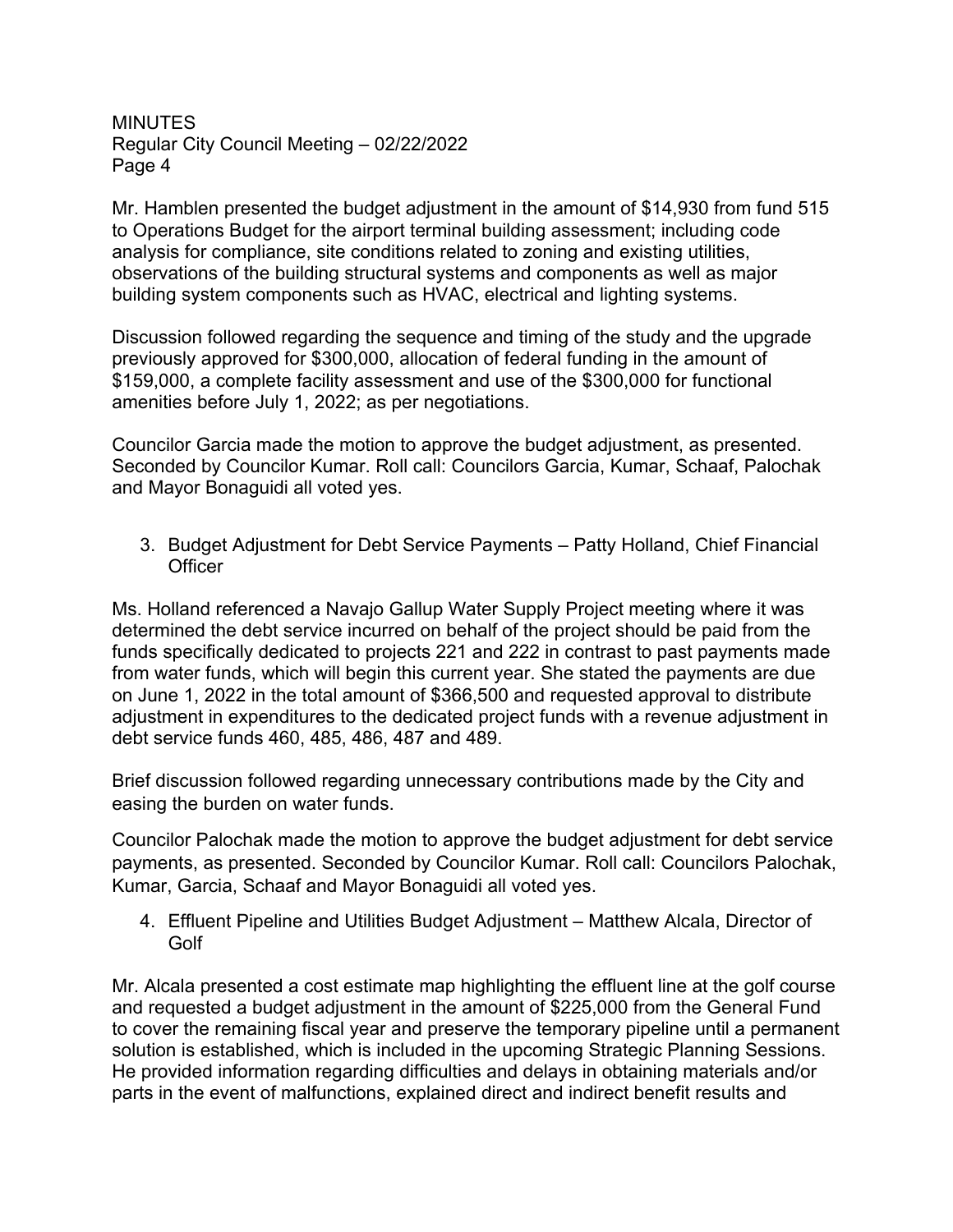reviewed specific costs. In addition, Mr. Alcala requested a budget transfer of \$80,000 to cover utility costs and highlighted the potential for new revenue sources within the green sector.

Discussion followed regarding \$500,000 previously approved for the temporary line, the cost to install and connect the temporary line as well as unforeseen issues that arose during installation which increased the cost.

Councilor Palochak raised concerns regarding the need for a permanent solution and the burdening costs to the City thus far.

Councilor Kumar pointed out a portion of the line already funded and use of Environmental Surcharge funding.

Ms. Ustick provided clarification regarding Federal funding provided through New Mexico Environmental Department (NMED), importance of investing in the Wastewater Treatment Plant and how funding has been used to date.

Councilor Garcia expressed concerns with the approval of funding for temporary efforts. Clarification was provided regarding additional utility costs at the plant and issues with the supply chain.

Councilor Kumar made the motion to approve the budget adjustment, as presented. Seconded by Councilor Schaaf. Roll call: Councilors Kumar, Schaaf, Palochak and Mayor Bonaguidi all voted yes. Councilor Garcia voted no. Motion carried.

## **Comments by the Public in Non-Agenda Items**

Dr. Kathleen Mezoff, retired Pediatrician at Rehoboth Christian Hospital (RMCH) and member of the Community Health Action Group, expressed serious concerns with regard to RMCH including, loss of staff members over the past few years, mismanagement, lack of honest communication at board meetings, unsafe patient care conditions, non-functioning call light services and code buttons. She also mentioned issues with the telephone system at the College Clinic. Dr. Mezoff stressed the importance of a functioning hospital in the community and informing Councilors, Commissioners, State Representatives and Senators of the emergent state of RMCH.

Dr. Connie Liu, Indian Health Services (HIS) OBGYN and member of the Community Health Action Group, provided data pertaining to the accelerated departure of staffing at RMCH, conflicting data between the organization's data and RMCH's data with regard to exit interviews of staff members. Dr. Liu also provided preliminary data from a survey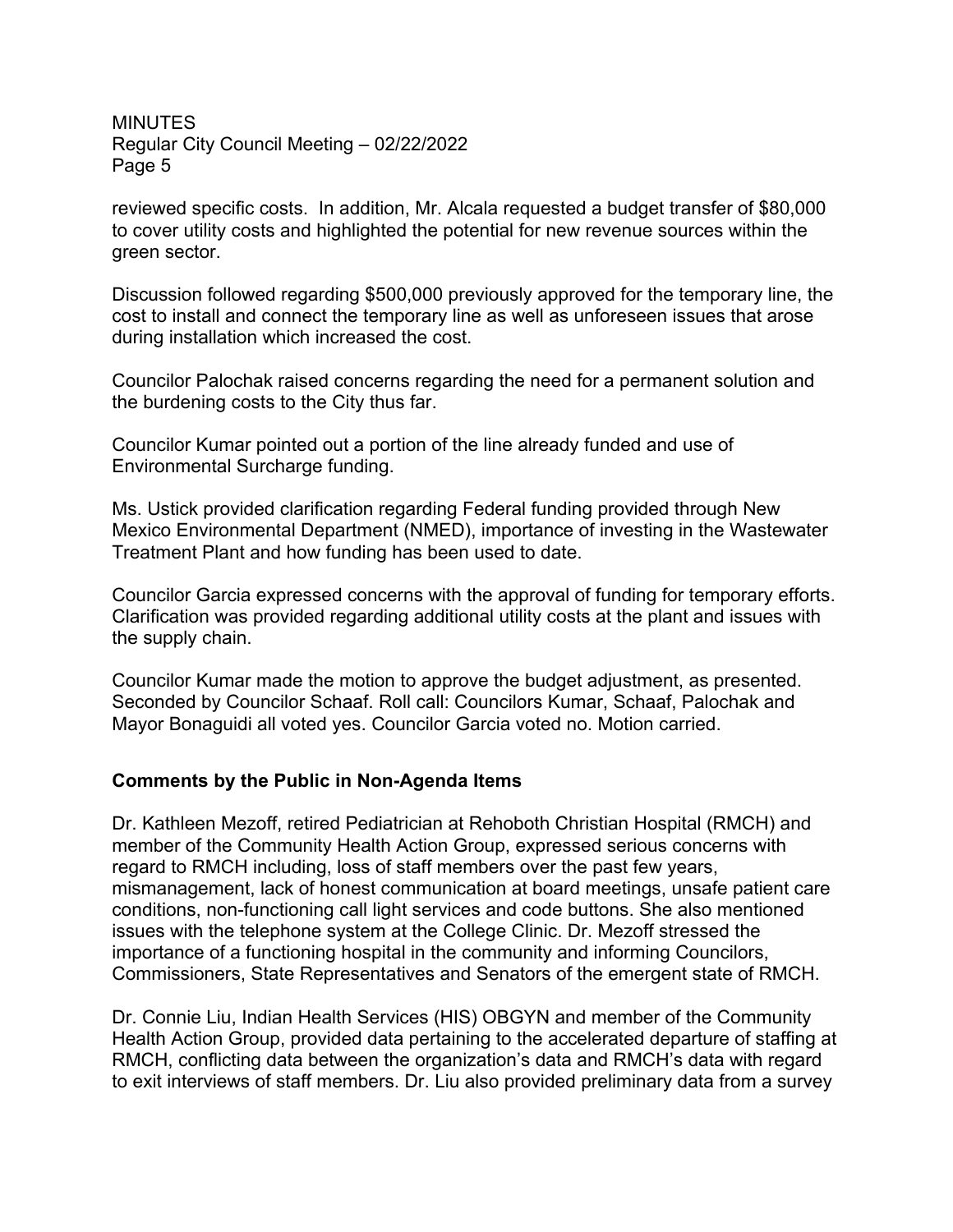they conducted and requested help in determining whether the hospital is fulfilling its duty to the community.

Rose Eason, Community Health Action Group member, expressed multiple concerns with regard to RMCH, the significant role and responsibility RMCH has to the community and the devastating effects if the hospital fails. She highlighted investments and operational subsidies made by McKinley County and the City of Gallup. She also explained many issues with the Board itself including the lack of communication and unresponsiveness to the community's concerns and the departure of multiple medical professionals. Ms. Eason asked Mayor and Councilors for their support in resolving the multiple issues.

Ann Porter also expressed concerns with the CEO and the hospital's current financial standing, the potential for bankruptcy and the negative impact closing the hospital would have on emergency personnel who may need medical care.

Sara Pikaart, Registered Nurse, who was previously employed at RMCH collaborated all other comments and explained her personal experience as a Labor and Delivery Nurse at RMCH, highlighting the negative environment due to dismissive and disrespectful behavior by management as well as unsafe staffing. She also informed the Mayor and Councilors of the recent resignation of Dr. Valerie Wangler which has resulted in others leaving as well.

Christina Eason, echoed all other comments, expressed shock at what is occurring at the hospital and pleaded for Mayor and Councilors' help.

Mr. David Eason, former lawyer, explained the importance of a viable hospital to a community and provided his opinion regarding perceived intentions if bankruptcy is filed by the hospital. He encouraged everyone to do what they can to prevent that from happening and offered to be a part of that effort.

## **Comments by the Mayor and City Councilors**

Councilor Garcia thanked everyone and offered her support regarding issues at the hospital. She also remembered Margaret Estrada, a local Veteran who recently passed and thanked all veterans, patriots, bike clubs and the Navy Color Guard. Councilor Garcia also thanked the Representatives, Senators and lobbyists for their efforts at this year's Legislative Session.

Councilor Kumar also commended the Legislators, highlighting the reinstatement of Hold Harmless and the positive effects it will have on the community. He also thanked